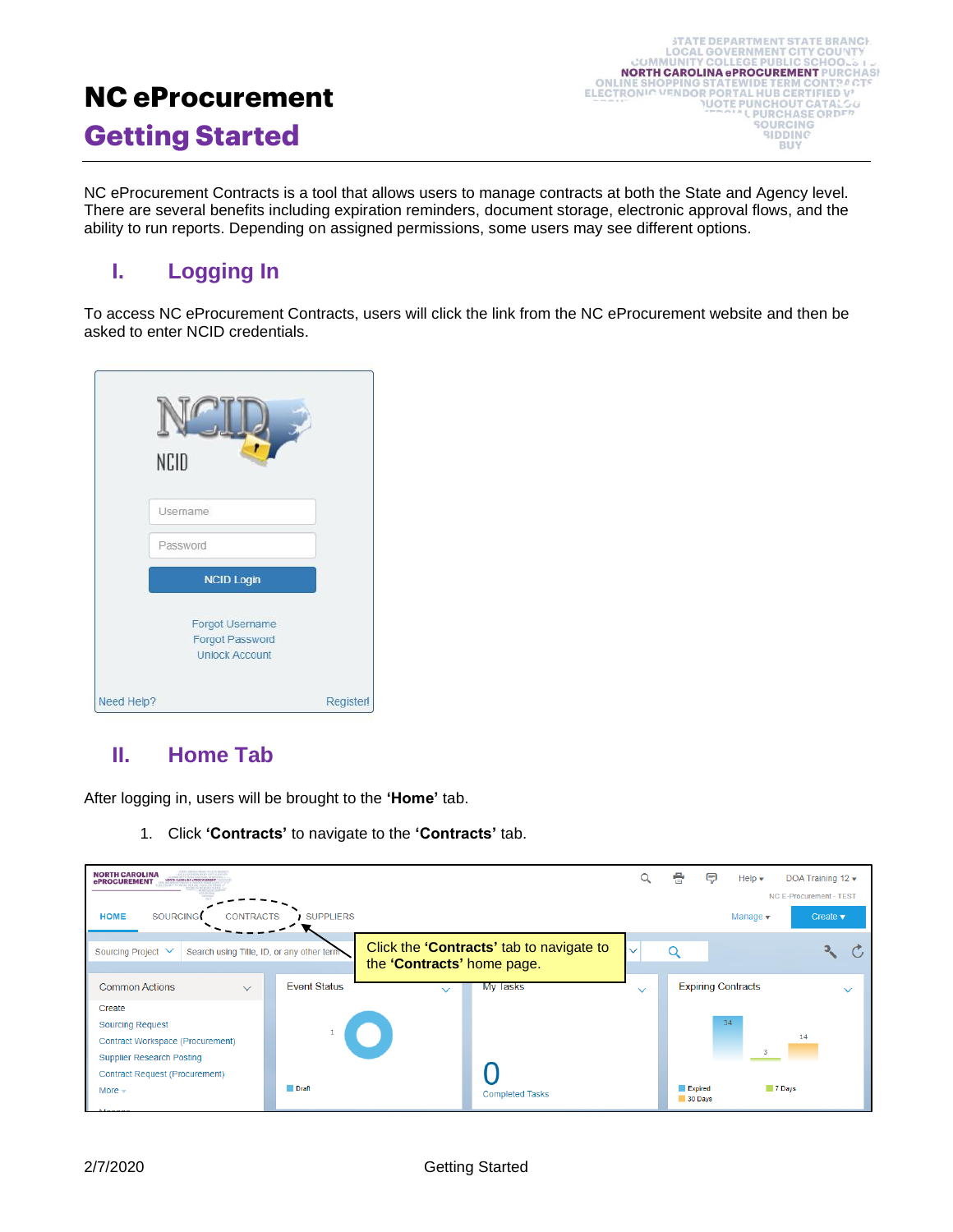#### **III. Contracts Tab**

The 'Contracts' Tab is divided into three sections. The horizontal area at the top of the screen is called the **Masthead**. Below the **Masthead** is a **Search Bar** that allows the user to search for different types of content including Projects, Forms, and Reports. The main area is referred to as the **Dashboard**. It contains **'Content Portlets'** which can be customized through the **'Configure'** menu.

- 1. **Masthead:** On the right side of the **Masthead**, users will find icons for **Search, Print, Notifications,** and a drop-down menu for SAP Ariba's **'Help Center.' User Preferences** can be managed by clicking the drop-down arrow next to the user's name. Beneath **User Preferences**, there are drop-downs for **'Recent,' 'Manage,'** and **'Create.'**
	- a. **Search:** Click the magnifying glass icon for a list of the different search types.
	- b. **Print:** Click the printer icon to print the current screen.
	- c. **Notifications:** Click the text bubble icon to see all **Notifications** in one place.
	- d. **Help:** Click the drop-down next to **'Help'** to access SAP Ariba's help options. Selecting **'Help Center'** will open a new window where the user can search for and view a variety of user guides.

| <b>NORTH CAROLINA</b><br><b>ePROCUREMENT</b> | W                                  |                  |                                           |                        | G | ⊜                   | Help $\overline{\mathbf{v}}$<br><b>Help Center</b> | TRN Contract User 029 ▼<br>curement - TEST |
|----------------------------------------------|------------------------------------|------------------|-------------------------------------------|------------------------|---|---------------------|----------------------------------------------------|--------------------------------------------|
| <b>HOME</b>                                  | <b>SOURCING</b>                    | <b>CONTRACTS</b> | <b>SUPPLIERS</b>                          | <b>Masthead icons.</b> |   | Recent <sub>v</sub> | New UI Tour                                        | Create $\mathbf{\mathbf{v}}$               |
|                                              |                                    |                  |                                           |                        |   |                     | Events                                             |                                            |
|                                              | Contract Workspace (Procurement) ∨ |                  | Search using Title, ID, or any other term |                        |   |                     | Contact Us                                         |                                            |
|                                              |                                    |                  |                                           |                        |   |                     |                                                    |                                            |

#### **e. User Preferences:** Click the User Name in the top-right to access a drop-down with options including **'Logout,' 'Change notification preferences,'** and the **Dashboard's** visual **'Theme.'**

**Note:** It may be helpful for users who manage **'Dashboards'** for different modules, i.e., Contracts and Buying, to use different visual **'Themes'** for each tab to make it easier to tell them apart.

| <b>NORTH CAROLINA</b><br>MORTH CAROLINA SPROCUREN<br><b>ePROCUREMENT</b> |                                             | ÷<br>Q<br>⊟<br>DOA Training 12<br>igou                                 |
|--------------------------------------------------------------------------|---------------------------------------------|------------------------------------------------------------------------|
| <b>HOME</b><br><b>SOURCING</b><br><b>CONTRACTS</b>                       | <b>SUPPLIERS</b>                            | Preferences                                                            |
| Contract Workspace (Procurement) V                                       | Search using Title, ID, or any other term   | Change password<br>Change secret question                              |
| <b>Common Actions</b><br>$\vee$                                          | To Do<br>$\checkmark$                       | Change default locale<br><b>My Documents</b>                           |
| Create                                                                   | Title<br>Date $\downarrow$<br><b>Status</b> | Download procurement user info<br><b>Title</b>                         |
| <b>Contract Workspace (Procurement)</b>                                  | Click the User Name to access the           | Change notification preferences<br>Personal Workspace                  |
| <b>Contract Request (Procurement)</b>                                    | User Preferences drop down menu             | Change Desktop File Sync                                               |
| <b>Analytical Report</b><br><b>Compound Report</b>                       | Fol<br>for access to options like 'Change   | Change dashbeard preference                                            |
| More $\overline{\phantom{a}}$                                            | notification preferences' and setting       | Download sourcing user info<br><b>Expiring Contracts</b>               |
| Manage                                                                   | the 'Dashboard' visual 'Theme.'             | Change reporting preferences<br><b>Title</b><br><b>Term Type</b><br>ID |
| <b>Clause Library</b>                                                    |                                             | <b>Theme</b>                                                           |
| Personal Workspace                                                       |                                             |                                                                        |
| <b>Sourcing Library</b>                                                  |                                             | Dark Theme<br><b>Watched Projects</b>                                  |
| More $\div$                                                              |                                             | $\checkmark$ Light Theme                                               |
|                                                                          |                                             | Name<br><b>Black Theme</b>                                             |
| <b>Recently Viewed</b><br>$\checkmark$                                   |                                             | <b>SAP Blue Theme</b>                                                  |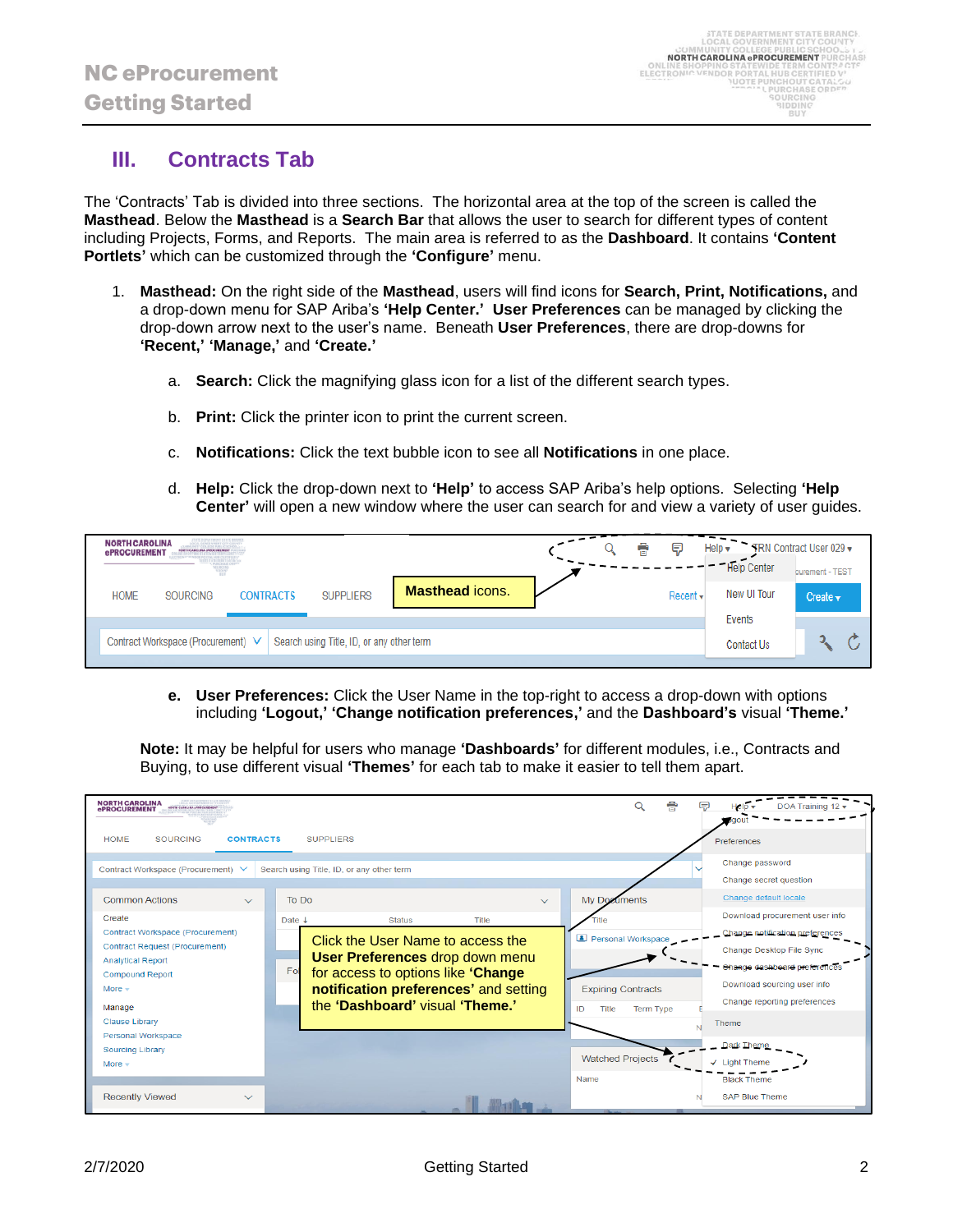f. **Create:** Click the **'Create'** link for options of items to initiate including **'Contract Workspace (Procurement).'**

| <b>NORTH CAROLINA</b><br><b>ePROCUREMENT</b> |                                                                                   |           | ÷                                | Θ                       | Help $\overline{\mathbf{v}}$ | TRN Contract User 029 ▼                                 |
|----------------------------------------------|-----------------------------------------------------------------------------------|-----------|----------------------------------|-------------------------|------------------------------|---------------------------------------------------------|
| <b>HOME</b><br><b>SOURCING</b>               | <b>SUPPLIERS</b><br><b>CONTRACTS</b>                                              |           |                                  | $Recent \triangleright$ |                              | NC E-Procurement - TEST<br>Create $\mathbf{\mathbf{v}}$ |
|                                              |                                                                                   |           | <b>Analytical Report</b>         |                         |                              | Quick Quote Posting                                     |
|                                              | Contract Workspace (Procurement) $\vee$ Search using Title, ID, or any other term |           | <b>Compound Report</b>           |                         |                              | <b>Sourcing Request</b>                                 |
|                                              | Click 'Create' and select 'Contract                                               |           | Contract Request (Procurement)   |                         |                              | Supplier Research Posting                               |
| <b>Common Actions</b>                        | <b>Workspace (Procurement)' to begin</b>                                          | ing Contr | Contract Workspace (Procurement) |                         |                              |                                                         |
| Create                                       | a Contract Workspace.                                                             |           | Knowledge Project                |                         |                              |                                                         |
| Contract Workspace (Procurement              |                                                                                   | 33        |                                  |                         |                              |                                                         |

2. **Search Bar:** Use the **Search Bar** to find items of various types. **'Contract Workspace (Procurement)'** is the default item type, but others can be selected instead.

| <b>HOME</b> | SOURCING                                                           | <b>CONTRACTS</b> | <b>SUPPLIERS</b>                          |               |              |              | Manage $\star$                        | Create $\blacktriangledown$ |  |
|-------------|--------------------------------------------------------------------|------------------|-------------------------------------------|---------------|--------------|--------------|---------------------------------------|-----------------------------|--|
|             | Contract Workspace (Procurement) $\vee$                            |                  | Search using Title, ID, or any other term |               |              |              |                                       |                             |  |
|             | <b>Common Actions</b>                                              | $\checkmark$     | To Do                                     |               |              | $\checkmark$ | The Search Bar defaults to search for |                             |  |
| Create      |                                                                    |                  | Date $\downarrow$                         | <b>Status</b> | <b>Title</b> |              | a type of 'Contract Workspace         |                             |  |
|             | Contract Workspace (Procurement)<br>Contract Request (Procurement) |                  |                                           | No items      |              |              | (Procurement).'                       |                             |  |

- 3. **Dashboard:** The **Dashboard** is made up of various **'Content Portlets,'** which include the defaulted **'To Do'** and **'My Documents'** portlets. The **'Common Actions'** and **'Recently Viewed'** portlets feature helpful shortcuts, and other portlets such as a **'Calendar'** can be added through the **'Configure'** menu. All portlets can be moved around the screen to the user's desired location.
	- a. **To Do**: The **'To Do'** portlet lists items that require actions by the user. Clicking **'View All'** will display all items, not just the few most recent that display in the portlet. Once **'Tasks'** in the **'To Do'** portlet are completed, they will disappear from the portlet.
	- b. **My Documents**: The **'My Documents'** portlet displays the most recent documents created by the user, as well as the current **'Status'** of those documents. Click on the document **'Title'** to open that document.
	- c. **Common Actions**: The **'Common Actions'** portlet contains options for items to **'Create'** or **'Manage' –** the same items that are available by clicking those links on the **Masthead**. Clicking **'Contract Workspace (Procurement)'** beneath **'Create'** is the easiest way to initiate a Contract Workspace and clicking on '**Prepackaged Reports'** in the **'Manage'** dropdown is an easy way to access available reports.
	- d. **Recently Viewed:** The **'Recently Viewed'** portlet displays the five most-recent documents accessed by the user.